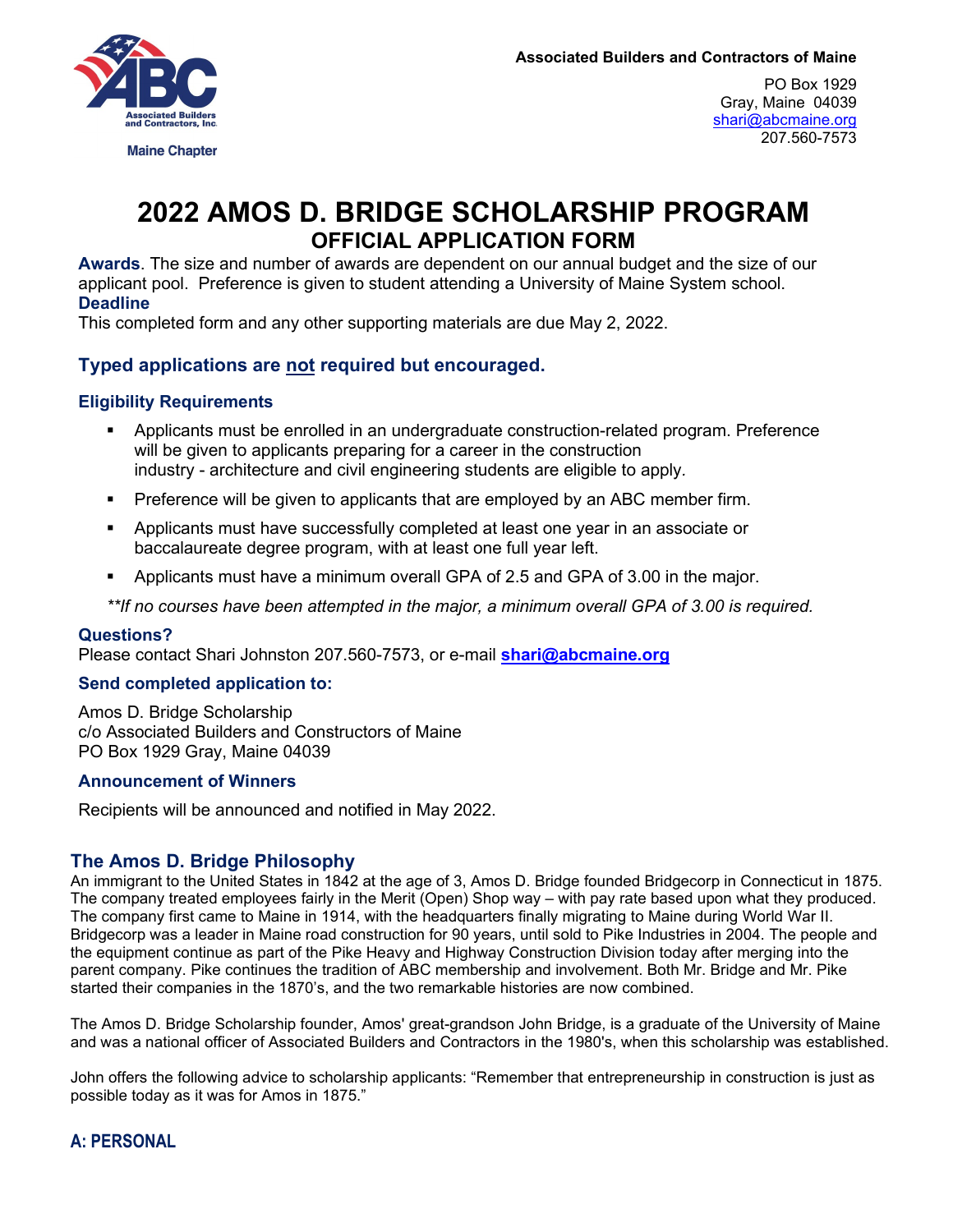| Applicants Name:                                                                            |    |   |           |                     |                                     |  |  |
|---------------------------------------------------------------------------------------------|----|---|-----------|---------------------|-------------------------------------|--|--|
| Social Security No.:                                                                        |    |   |           |                     |                                     |  |  |
| Number of Dependents:                                                                       |    |   |           |                     |                                     |  |  |
| Dependents' Relationship and Age:                                                           |    |   |           |                     |                                     |  |  |
| <b>Mailing Address:</b>                                                                     |    |   |           |                     |                                     |  |  |
| Phone No.:                                                                                  |    |   |           | Email:              |                                     |  |  |
| <b>B: School Information</b><br>Name of School:                                             |    |   |           |                     |                                     |  |  |
| <b>School Mailing Address:</b>                                                              |    |   |           |                     |                                     |  |  |
| School Phone No.:                                                                           |    |   |           | <b>School Email</b> |                                     |  |  |
| <b>C: ACADEMIC</b><br><b>College or University Currently Attending</b>                      |    |   |           |                     |                                     |  |  |
| Type of Program                                                                             |    |   |           |                     |                                     |  |  |
| <b>Type of Degree</b>                                                                       | BA |   | <b>BS</b> | AA                  |                                     |  |  |
| Anticipated Graduation Date:                                                                |    |   |           |                     |                                     |  |  |
| Did you Transfer                                                                            | Y  | N |           |                     |                                     |  |  |
| If yes, number of credit hours                                                              |    |   |           |                     | Of those, how many applied to major |  |  |
| Total number of hours already completed                                                     |    |   |           |                     |                                     |  |  |
| Total number of hours required to complete your degree<br>Of these, how many apply to major |    |   |           |                     |                                     |  |  |
| Overall GPA<br>Major GPA                                                                    |    |   |           |                     |                                     |  |  |

**On a separate sheet of paper**, provide a chronological history of your activities, if not continuously enrolled in a post-secondary institution since high school graduation. This history should begin immediately after high school graduation. Be sure to include months, years, and types of activities.

Current Academic Schedule (indicate classes in your major with a \* )

# **D: EXTRACURRICULAR ACTIVITIES**

Please list any collegiate extracurricular activities. Indicate, where appropriate, if any offices were held. I am a current, active member of an ABC Student Chapter Y N

Student Organizations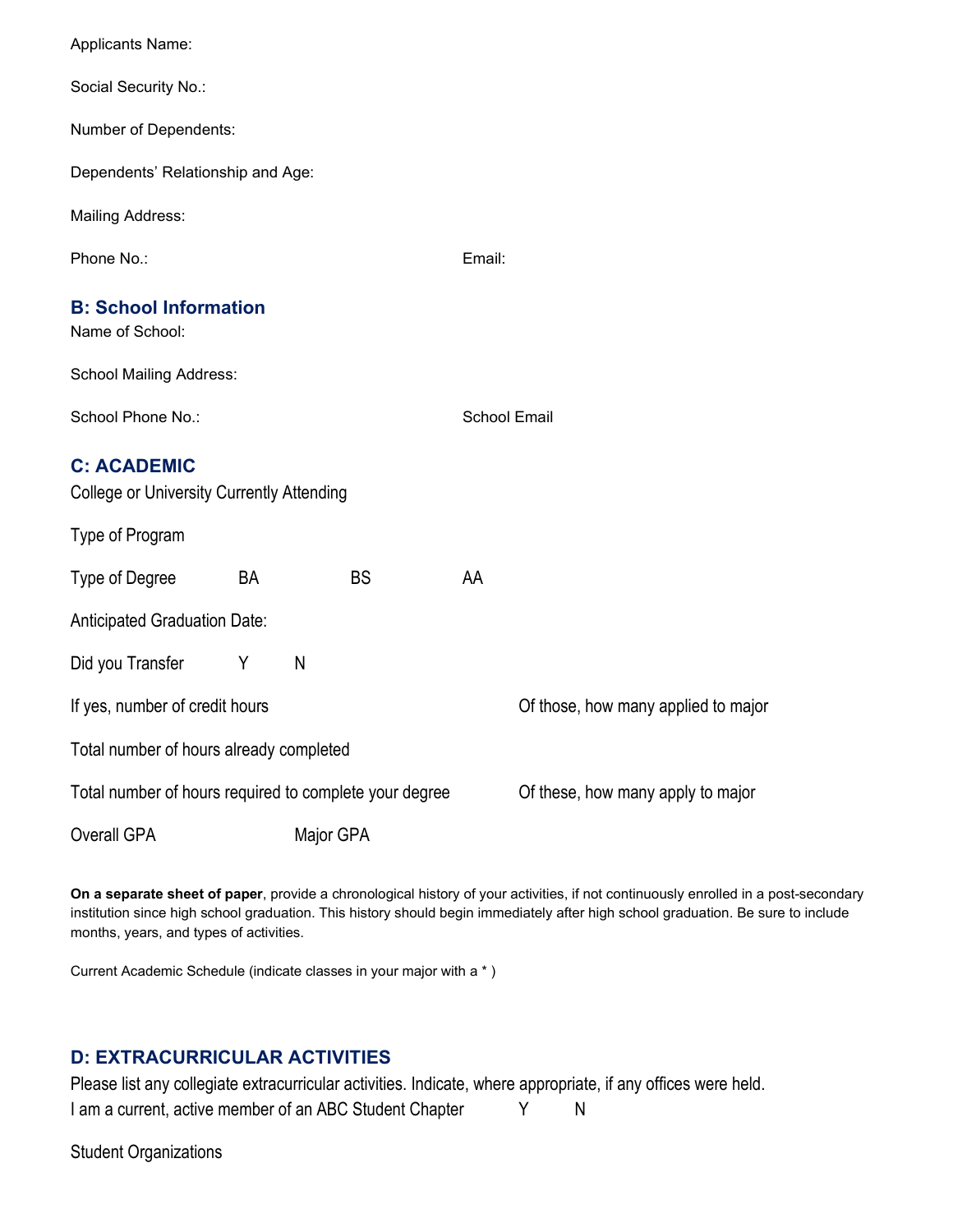Community Service

**Athletics** 

**Other** 

### **E: EMPLOYMENT**

Enter information regarding your most recent employment. Company name

Industry

Address

Supervisor's name and position

Your position and duties

From (month/year) To (month/year)

Hours per week worked

# **F: FINANCIAL INFORMATION**

| <b>Resources</b>                    | <b>Expenses</b>      |  |  |
|-------------------------------------|----------------------|--|--|
| <b>Family Contribution</b>          | Tuition              |  |  |
| Individual Contribution             | Room                 |  |  |
| <b>Contribution from Employment</b> | Board                |  |  |
| Scholarships / Grants               |                      |  |  |
| <b>Total Resources</b>              | <b>Total Expense</b> |  |  |

Short \$

# **G. INFORMATION FOR PUBLIC RELATIONS PURPOSES**

Guardian(s) name(s):

Name(s) of local news publications:

# **H. ADDITIONAL INFORMATION**

Please answer the following; **limit your answer to 250 words**

Why are you interested in a career in construction management?